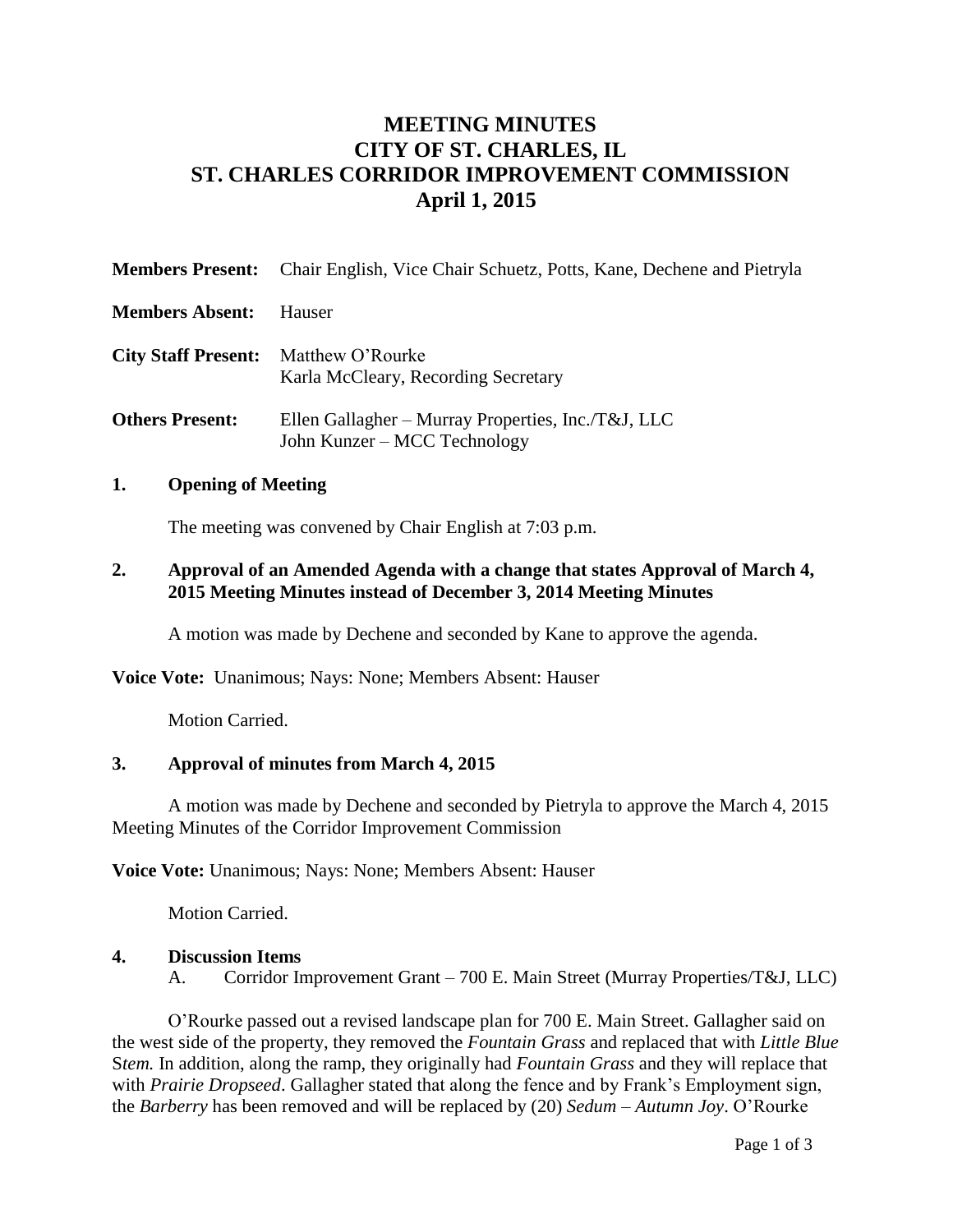confirmed with Gallagher that the cost estimate will remain the same. Chair English asked Dechene her thoughts on the replacement plantings and Dechene thought they were all great. Vice Chair Schuetz stated the D*ropseed* will be fine as long as it gets enough water and the old growth is removed. O'Rourke asked if they were considering a sprinkler system and Gallagher replied that they are.

O'Rourke said the contract total is \$10,810.00 so half of that will be \$5,405.00 with no breakdown of costs for design fees.

A motion was made by Kane and seconded by Pietryla to approve a Corridor Improvement Grant for 700 E. Main Street.

**Voice Vote:** Unanimous; Nays: None; Absent: Hauser

Motion Carried.

B. Corridor Improvement Grant - 2422 W. Main Street – KMK Global Investments

Kunzer stated that they made some of the changes that were discussed at the last Corridor Improvement Commission Meeting. In addition, Kunzer said they discovered an island on the east side of the property, which was originally thought to belong to their neighbor that is now part of the landscape project. Kunzer stated that they will replace a dead tree on the island and incorporate the same plantings into this section of the property. There is a low-lying area prone to washout, so instead of using mulch, they have decided to use stone to keep the weeds down. Pietryla asked what kind of stone he will be using. Kunzer said there will be some big stones by the monument sign to bring some height into the overall design. The rest of the stone that will be used is called Coral Tip. Kunzer's landscape architect will also handle weekly landscape maintenance on the property. In addition, new landscape will be applied to the sides and back of this property.

The changes applied to their landscape improvement plan include replacing one of the grasses with a native grass called *Ruby Grass.* Vice Chair Schuetz asked Kunzer what kind of Ruby Grass would be used. Kunzer stated he did not know. Potts said that *Ruby Grass* could be something similar to *Shenandoah* or *Panicum*. O'Rourke said if there isn't a huge cost difference, they could always do a field change and this could be a condition stated on the recommendation. Estimated amount of a Corridor Improvement Grant for 2422 W. Main Street is \$4748.76.

A motion was made by Pietryla and seconded by Dechene to approve a Corridor Improvement Grant for 2422 W. Main Street and recommend to City Council that the *Ruby Grass* be a *Panicum* species.

**Voice Vote:** Unanimous; Nays: None; Absent: Hauser

Motion Carried.